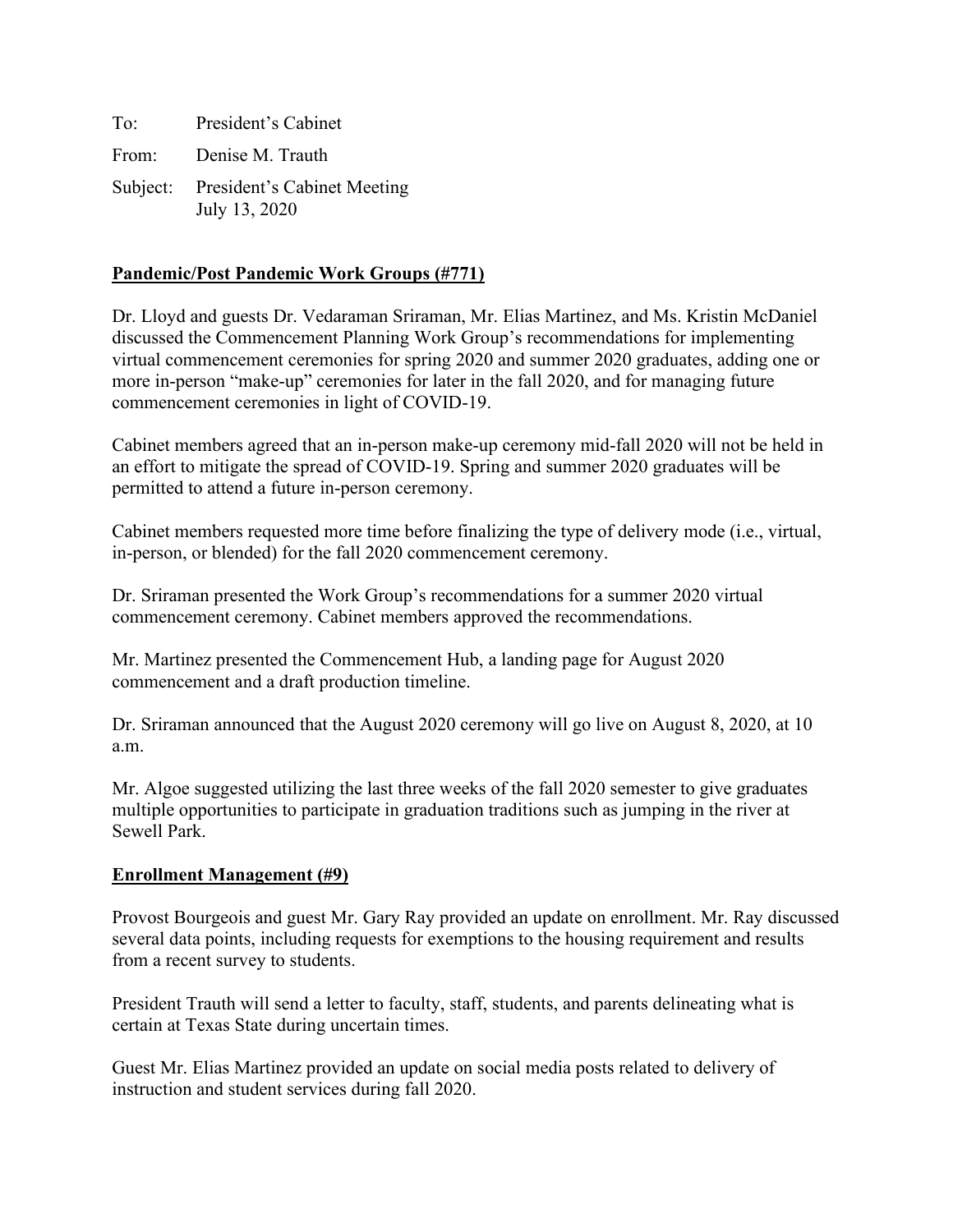## **Coordinating Board Meeting (#5)**

Dr. Lloyd discussed the agenda for the Texas Higher Education Coordinating Board meeting on July 23, 2020.

### **Campus Security (#142)**

Dr. Lloyd, Mr. Algoe, and guests Chief Laurie Clouse and Dr. Sherri Benn discussed the first two of three town hall meetings on restorative justice. The first town hall meeting will be on July 24, 2020, and the second town hall meeting will be August 3, 2020. The third town hall meeting will be scheduled at a later date and is likely to be held at the beginning of the fall 2020 semester.

### **Impact of COVID-19 (#770)**

Dr. Cavitt and guest Dr. Emilio Carranco presented a proposed dashboard for COVID-19 cases.

The dashboard, located on the [Roadmap to Return](https://www.txstate.edu/coronavirus/road-map.html) website, will include case count data from Hays County, Williamson County, and the the Student Health Center. Dr. Carranco explained that the COVID-19 data does not reflect the number of community spread cases on Texas State campuses, as most students live off-campus. Mr. Algoe will work with Dr. Carranco, Mr. Elias Martinez in University Marketing, and Ms. Yvonne Rhodes in University Communications to build the dashboard page and add the appropriate narrative.

#### **Digital Signage (#773)**

Mr. Pierce proposed a digital signage strategy to keep the current solution, but greatly enhance the current implementation, structure, and processes, to include adding an advertising component to help defray costs. Dr. Trauth asked Mr. Algoe and Mr. Pierce to address some lingering questions and return this item to a future cabinet agenda.

#### **President's Update (#556)**

Provost Bourgeois provided an update on the Toward EXcellence Access and Successes grant. His team is looking into whether the grant program has been fully restored.

President Trauth discussed the new guidelines recently released by U. S. Immigration and Customs Enforcement regarding temporary exemptions to the Student and Exchange Visitor Program and shared with Cabinet members Texas State's position. President Trauth referred to the July 9, 2020, [email](https://www.president.txstate.edu/communications/sevp-statement.html) that she sent to the Texas State community supporting international students and expressing the university's commitment to stand with peer institutions in opposing the new federal guidelines through whatever lawful means may be available.